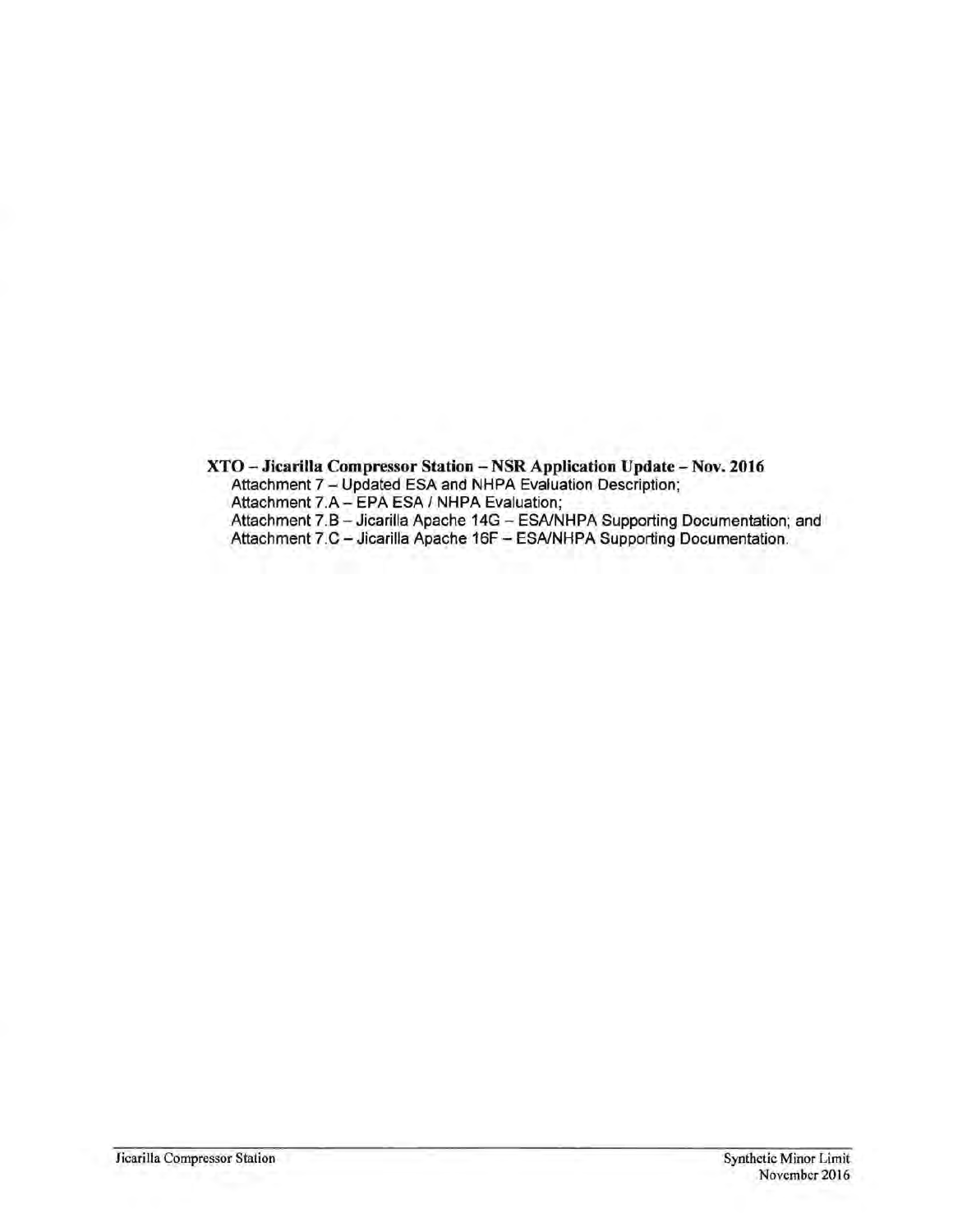#### Attachment 7

#### XTO Energy, Inc. Jicarilla Compressor Station and Aggregated Wellsites 36.43905, -107.34797 (Rio Arriba County, NM) Endangered Species (ESA) / NHPA Review - Updated Nov. 2016

In February of2012, XTO Energy Inc. submitted a NSR Synthetic Minor Air Permit application in accordance with 40 CFR 49, Indian Country: Air Quality and Management Regulations. The application includes the XTO Jicarilla Compressor Station and the wells that became subject to source aggregation within  $\frac{1}{4}$  mile of the Station due to the EPA's Source Determination Rule. In accordance with addressing the ESA / NHPA Screening requirements, XTO is submitting the accompanying U.S. Department of the Interior - Bureau of Indian Affairs, Jicarilla Agency concurrence letters and applicable Finding of No Significant Impact (FONSI) documentation for the affected XTO Jicarilla wellsites and the associated infrastructure development.

The attached letters of concurrence from the Federal BIA - Jicarilla Agency and the associated Environmental Assessment information are included with this submittal. In addition, the EPA ESA/NHPA Evaluation is also attached (Attachment 7.A).

| <b>LOCATION</b>               | <b>ESA CRITERIA</b>            | <b>NHPA CRITERIA</b>                | <b>DOCUMENTATION</b><br><b>INCLUDED</b> |  |
|-------------------------------|--------------------------------|-------------------------------------|-----------------------------------------|--|
| Jicarilla Compressor Station  | Existing Site $-$<br>pre-2002* | Existing Site – pre-<br>2002*       | NO                                      |  |
| Jicarilla Apache 14 Wellsite  | Existing Site-<br>1968**       | Existing Site-<br>1968**            | NO.                                     |  |
| Jicarilla Apache 14G Wellsite | A                              | No historic<br>properties affected. | YES - Attachment<br>7.B                 |  |
| Jicarilla Apache 16F Wellsite |                                | No historic<br>properties affected. | YES - Attachment<br>7.C                 |  |

The following information is applicable to the evaluation attached as a part ofthis submittal:

All of the sites and associated operations related to this application were constructed and in operation prior to EPA's promulgation of the Tribal NSR permitting process and prior to EPA's requirement to provide detailed ESA/NHPA information. In addition, the following information applies to the Jicarilla Compressor Station and the Jicarilla Apache 14 Wellsite:

\*The Jicarilla Compressor Station was acquired by XTO from Marathon Oil in 2002. The site was already constructed and operating in its current location. Since the site construction was coordinated between the previous owner and the Jicarilla Tribe prior to being purchased by XTO, ESA/NHPA evaluations and impacts were completed prior to XTO's involvement with the location.

\*\*The Jicarilla Apache 14 Wellsite was originally drilled and operated in 1968, prior to the Federal NEPA process. In addition, XTO acquired the site from a previous owner.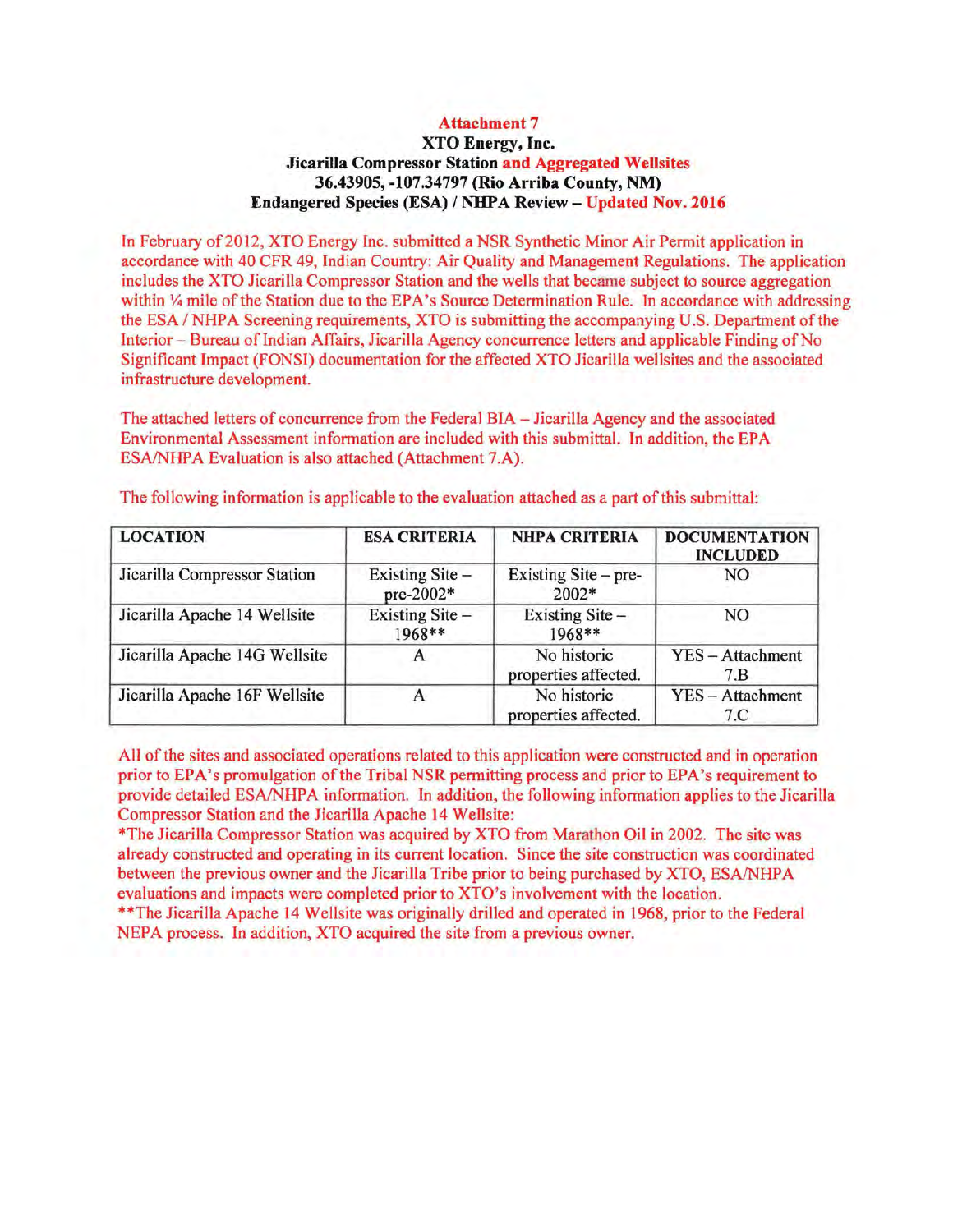XTO-Jicarilla Compressor Station-NSR Application Update-Nov. 2016 Attachment 7.A - EPA ESA I NHPA Evaluation Form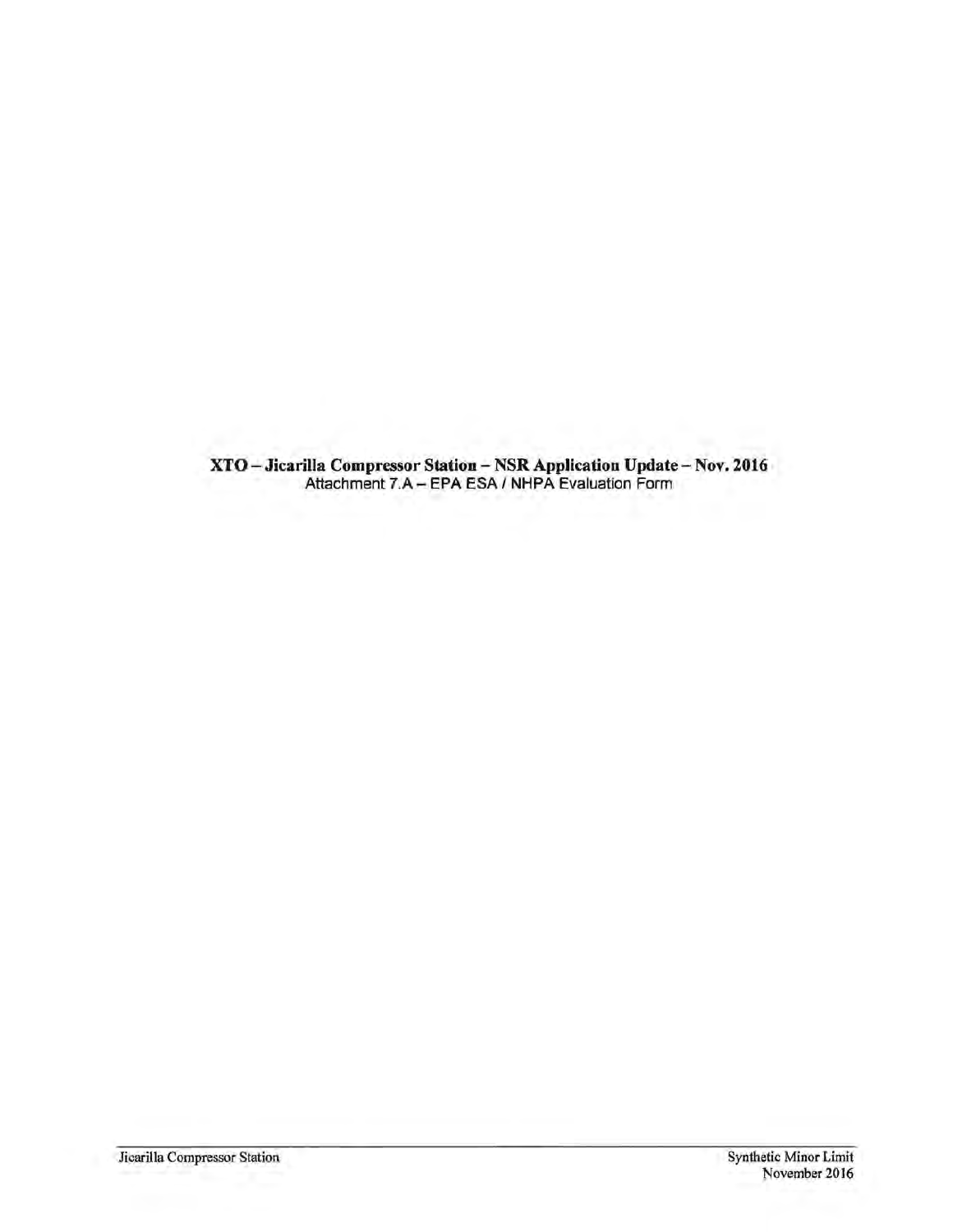## Summary of Evaluation ofThreatened and Endangered Species and Historic Properties for New or Modified True Minor Sources in Indian Country Seeking Air Quality Permits by Rule

### Section 1: Contact Information

| <b>Business Name:</b><br>XTO Energy INC.                                                                                                                   | Jicarylla Apache Roservation<br>Rio Arriba County, Nm<br>LAt. 36.43905; Long. - 107.34797                                       |
|------------------------------------------------------------------------------------------------------------------------------------------------------------|---------------------------------------------------------------------------------------------------------------------------------|
| Send all correspondence regarding this evaluation to<br>(mailing address);<br>Craig Allison -XTO Energy Juc.<br>B10 Houston Street<br>Fort worth, TX 76102 | Contact for this notification:<br>Name: Craig Allison<br>Phone: $817 - 885 - 2672$<br>Email:<br>crajg-allison a xtoenersy. com. |

### Section 2: Evaluation of Threatened and Endangered Species and Historic Properties

| evaluation.                                                                                                                                                     |                                                                                           |                                                              |  |                                                                     | 1. Threatened or Endangered Species * See attached detailed information.<br>Please indicate under which criterion in Appendix A you satisfy after evaluating the effects on threatened<br>and endangered species as a result of your construction, modification or operation of your new or modified<br>minor source of air pollutants. Be sure to include all documentation identified in Appendix A with this |  |
|-----------------------------------------------------------------------------------------------------------------------------------------------------------------|-------------------------------------------------------------------------------------------|--------------------------------------------------------------|--|---------------------------------------------------------------------|-----------------------------------------------------------------------------------------------------------------------------------------------------------------------------------------------------------------------------------------------------------------------------------------------------------------------------------------------------------------------------------------------------------------|--|
|                                                                                                                                                                 |                                                                                           | $\Box A \quad \Box B \quad \Box C \quad \Box D \quad \Box E$ |  |                                                                     |                                                                                                                                                                                                                                                                                                                                                                                                                 |  |
| 2. Historic Properties * See attached detailed in formation.<br>pollutants? Be sure to include all documentation identified in Appendix B with this evaluation. | $\nabla$ No historic properties affected $\Box$ No adverse effects $\Box$ Adverse effects |                                                              |  |                                                                     | Please indicate under which criterion in Appendix B you satisfy after evaluating the effects to historic<br>properties as a result of your construction, modification or operation of your new or modified minor source of air                                                                                                                                                                                  |  |
| <b>Section 3: Signature</b>                                                                                                                                     |                                                                                           |                                                              |  |                                                                     |                                                                                                                                                                                                                                                                                                                                                                                                                 |  |
| Name: Crace<br>(Signatur                                                                                                                                        | Title: EH & S Advisor                                                                     |                                                              |  | Name: $\frac{C_f a_i^2}{(Print or Type)}$ Allison<br>Date: 1 /17/16 |                                                                                                                                                                                                                                                                                                                                                                                                                 |  |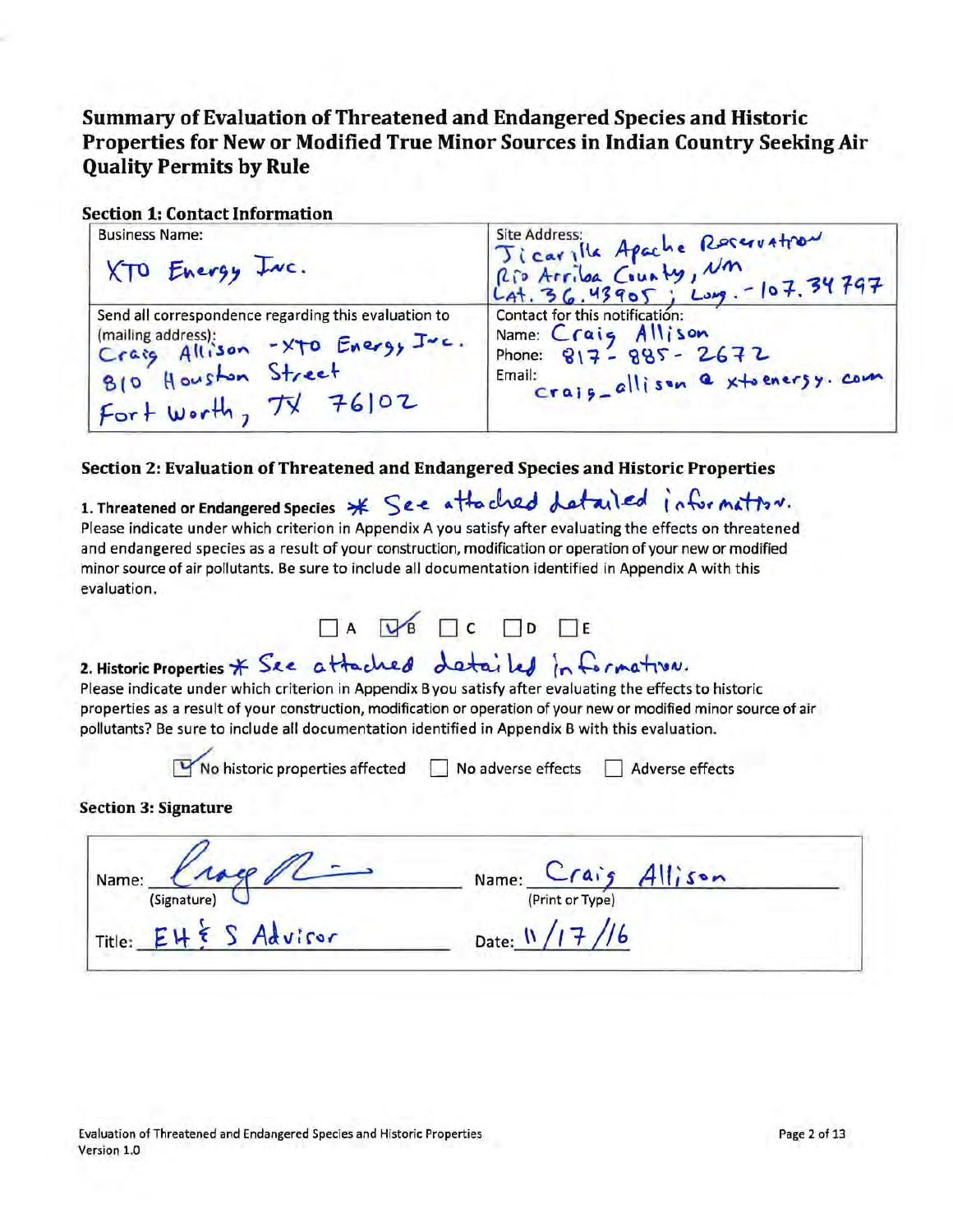XTO-Jicarilla Compressor Station - NSR Application Update -Nov. 2016 Attachment 7.B - Jicarilla Apache 14G - ESA/NHPA Supporting Documentation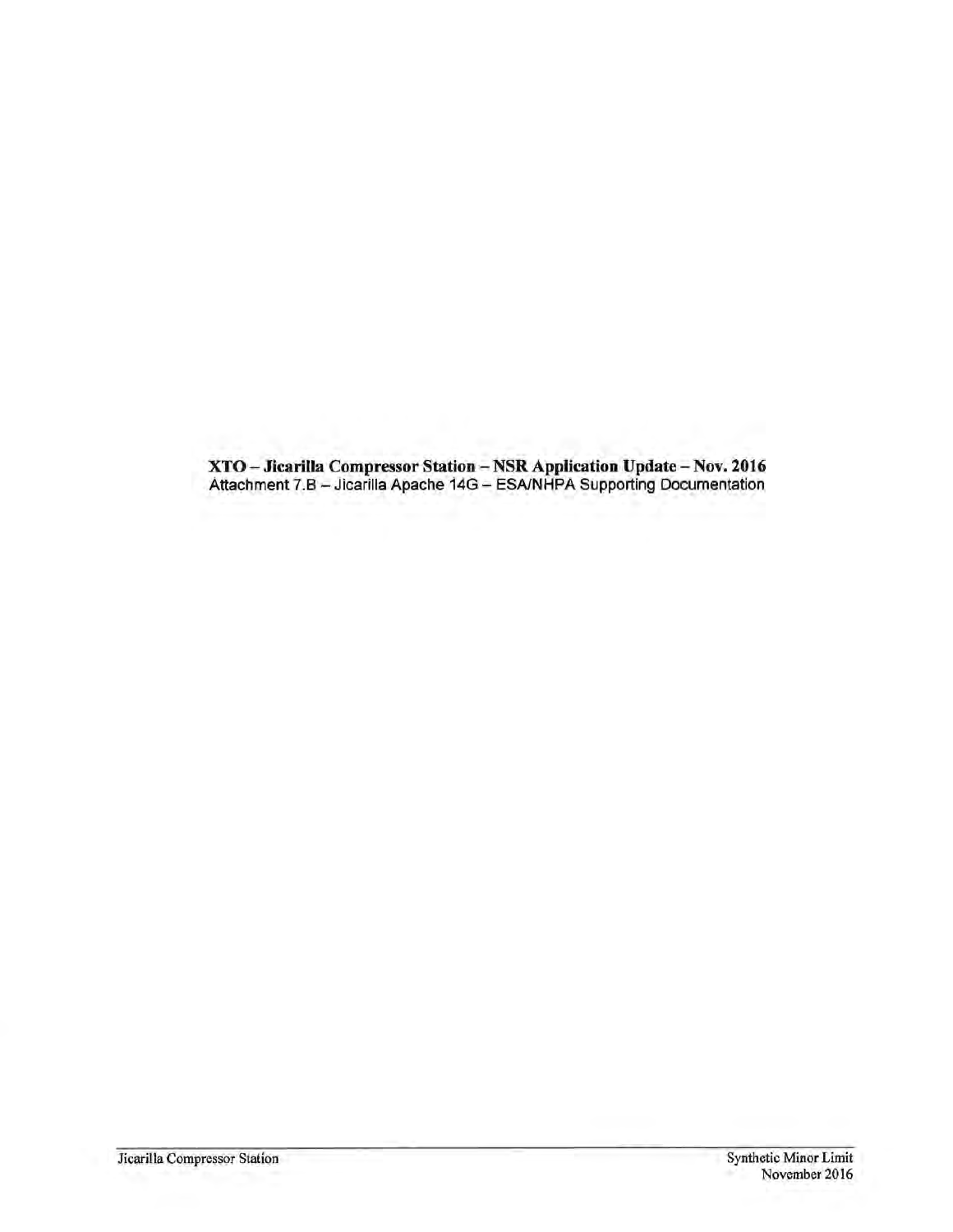

IN REPLY REFER TO **Branch of Real<br>Property Management** 

Mr. Jim Lovato Bureau of Land Management Farmington Field Office 1235 La Plata Highway Farmington, New Mexico 87401

RECEIVED **OTO FARMINGTON NM** 

Jicarilla Agency  $\frac{12}{12}$  69 11 25

Dulce, New Mexico 875 $205$  DEC 12.  $11.1$ 

Dear Mr. Lovato:

On June 09, 2005, nine (9) proposed well locations and their pipeline Right-of-Ways were On-Sited for XTO Energy. In correlation to the Jicarilla Apache Nation, Oil and Gas Administration letter of concurrence. This letter in conformity with the Bureau of Indian Affairs, Trust Responsibilities. to promote Sett-Determination and accordance with the Code of Federal Regulations relevant to Oil and Gas is subject to 43 C.F.R. 3160 On-Shore Orders, 25 C.F.R. 169.25 Oil and Gas Pipeline Lines, 25 C.F.R. 211.7 Environmental Studies (Environmental Assessment) and 25 C.F.R. 211.55 Penalties of Non-Compliances shall and will strictly be adhere to by all Operators, Contractors and Sub-Contractors.

United States Department of the Interior

BUREAU OF INDIAN AFFAIRS

DEC 0 5 2005

Therefore, this concurrence letter fully supports and ratifies the Jicarilla Apache Nation, Oil and Gas Administration letter of concurrence and stipulations, which is included. To approve all attached proposed well locations and related access roads, pipeline right-ofways and calculated surface damage fees, location plats, and Regional Archeological Survey concurrence letter.

#### LOCATIONS ARE AS FOLLOWS:

|    | Well Name & No               | Section | Township    | Range |
|----|------------------------------|---------|-------------|-------|
|    | Jicarilla Apache #16G        | 34      | T26N        | R5W   |
| 2. | Jicarilla Apache #16F        | 34      | <b>T26N</b> | R5W   |
| 3. | <b>Jicarilla Apache #14G</b> | 34      | <b>T26N</b> | R5W   |
| 4. | <b>Jicarilla Apache #8G</b>  | 27      | <b>T26N</b> | R5W   |
| 5. | Jicarilla Apache #9F         | 28      | <b>T26N</b> | R5W   |
| 6. | Jicarilla Apache #14F        | 34      | <b>T26N</b> | R5W   |
| 7. | Jicarilla Apache #12G        | 33      | <b>T26N</b> | R5W   |
| 8. | <b>Apache Federal #16</b>    | 07      | <b>T24N</b> | R5W   |
| 9. | <b>Apache Federal #17</b>    | 18      | <b>T24N</b> | R5W   |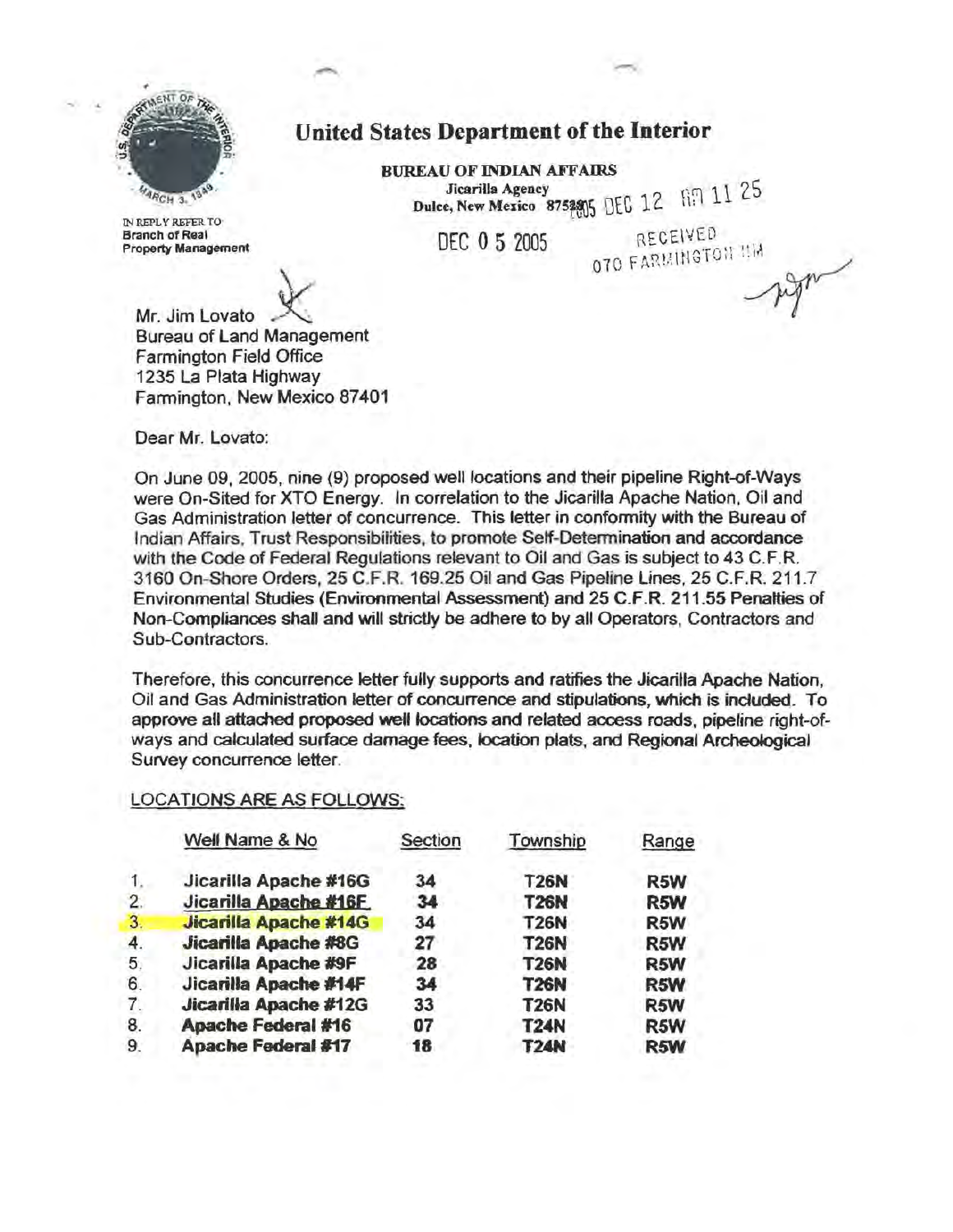#### Surfaces Damages include the Well Pad, Pipeline and Access Road:

The total acreage encumbered for well pads =  $21.42$  acres x  $$1,100.00 = $23,562.00$ 

The total acreage encumbered by the pipeline & access roads  $=4.21$  acres x  $$1,100.00 = $4,631.00$ 

The Branch of Forestry has assessed the following amount for damages; Total Assessment: \$0.00

Total Assessment: \$28,193.00

Please make payment payable to the Jicarilla Apache Nation and remit payment to the Bureau of Indian Affairs, Jicariffa Agency, Branch of Real Property, P.O. Box 167, Dulce, New Mexico 87528.

In closing, our approval took into consideration, to address on-site participants, questions and concerns. Also, our obligation to the Jicarilla Apache Nation to implement, promote and develop the Nations natural resources and yet adequately protect valuable trust land surfaces and sub-surfaces. In regards to the Leasing and Development of natural resources within the Exteriors boundaries of the Jicarilla Apache Indian Reservation in accordance to the 25 CFR, National Environmental Poltcy Act (NEPA), and the 1994 Programmatic Environmental Assessment.

If you have any questions, contact Manuel Myore, Realty Officer, or George Loretto, Sr., Realty Specialist, at (505) 759-3976.

Sincerely. uperintendent

Attachment(s)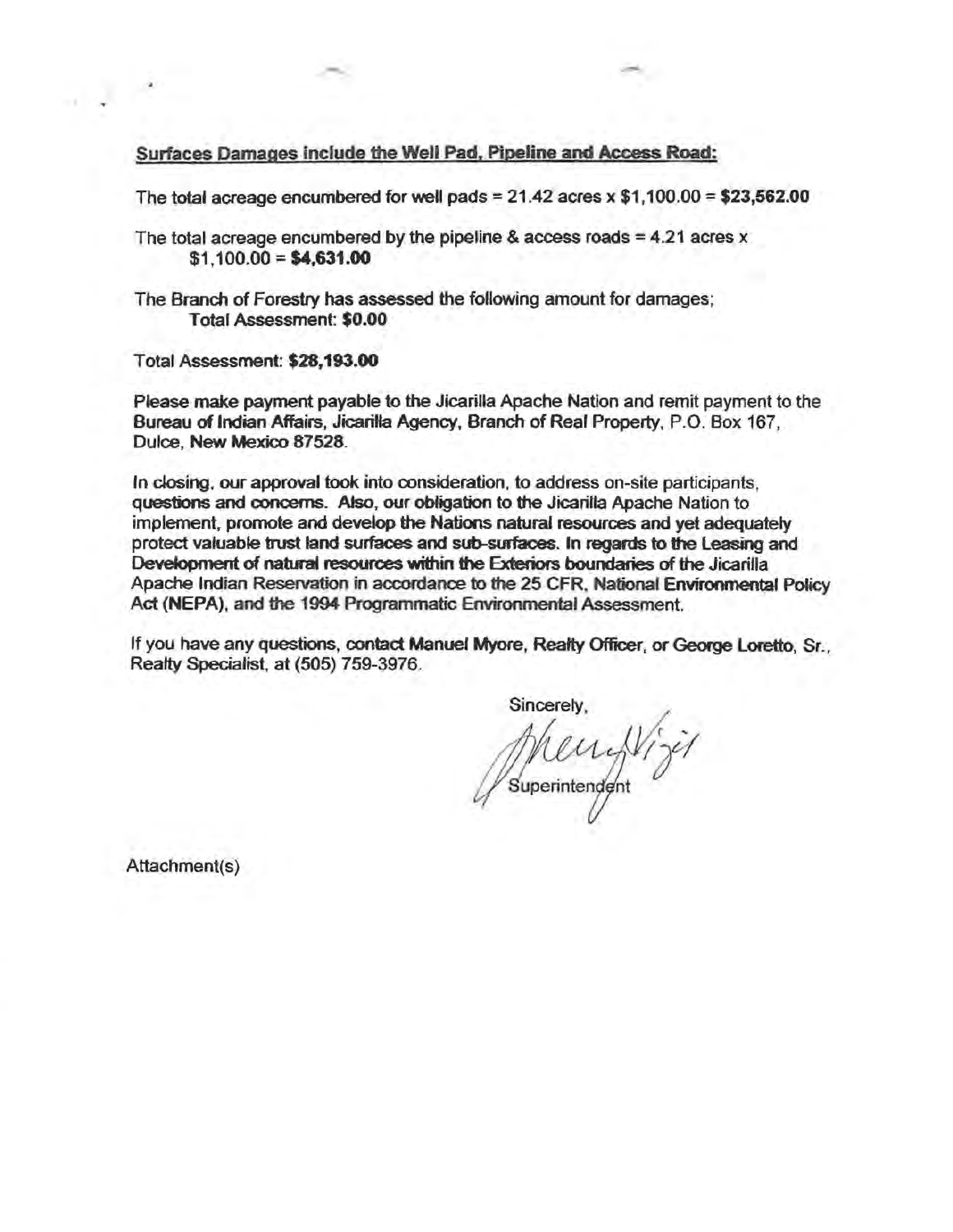### FINDING OF NO SIGNIFICANT IMPACT (FONSI) Patina San Juan Inc.

This FONSI was completed in accordance with the National Environmental Policy Act of 1969 (NEPA), Council of Environmental Quality Regulations, Department of Interior Procedures and Bureau of Indian Affairs NEPA Manual.

#### Proposed Action:

XTO Energy Inc. proposes to drill one (9) individual well location:

The Jicarilla Apache 16G staked 2300 feet from the north line and 670 feet from the east line and a 444.27' access road and pipeline tie-in, in Section 34, Township 26 North, Range 5 West, Jicarilla Apache 16F staked 665 feet from the south line and 2000 feet from the east line with a 686.94 access road and pipeline tie-in, in Section 34, Township 34 North, Range 5 West, Jicarifla Apache 14G staked 2140 feet from the south line and 2135 feet from the west line 2369.98 access road and pipetine tie-in, in Section 34, Township 26 North, Range 5 West, Jicarilla Apache 8G staked 855 feet from the south line and 2135 feet from the west line 545.18 access road and pipeline tie-in, in Section 27, Township 26 North, Range 4 West, Jicarilla Apache 9F staked 1700 feet from the south line and 685 feet from the east line with a 265.72 pipeline Right-of-Way and tie-in, in Section 28, Township 26 North, Range 5 West, Jicarilla Apache 14F staked 950 feet from the north line and 1105 feet from the west line with a 64.59 pipeline Right-of-Way tie-in, in Section 34, Township 26 North, Range 5 West, Jicarilla Apache 12G staked 2000 feet from the north line and 700 feet from the east line with a 129.41 foot access road and pipeline tie-in, in Section 33, Township 26 North, Range 5 West, Apache Federal 16 staked 1585 feet from the south line and 1435 feet from the east line with a 30 foot access road and pipeline tie-in, in Section 7. Township 24 North. Range 5 West, Apache Federal #17 staked 1970 feet from the north line and 1790 feet from the west line with a 38.95 foot access read and pipeline Tie-in, in Section 18, Township 24 North, Range 5 West, N.M.P.M., Rio Arriba County, New Mexico all encumbrances lay within the boundaries of the Jicarilla Apache Indian Reservation.

Based on the Environmental Assessment dated and October, 2005 for the above mentioned one (1) Oil & Gas Well sites and associated Pipeline and Access Roads. The Environmental Assessments were prepared by Velarde Energy Services of Dulce, New Mexjco and reviewed in context with the 1994 Programmatic Environmental Assessment for Leasing Exoloration and Development of Oil & Gas Resources on the Jicarilla Apache Indian Reservation, it was determined that the proposed action will not have a significant impact on the human environment. therefore an Environmental Impact Statement is not required.

#### This Determination is supported by the following:

1. No significant impacts on vegetation, soil, water, resources or air quality are anticipated.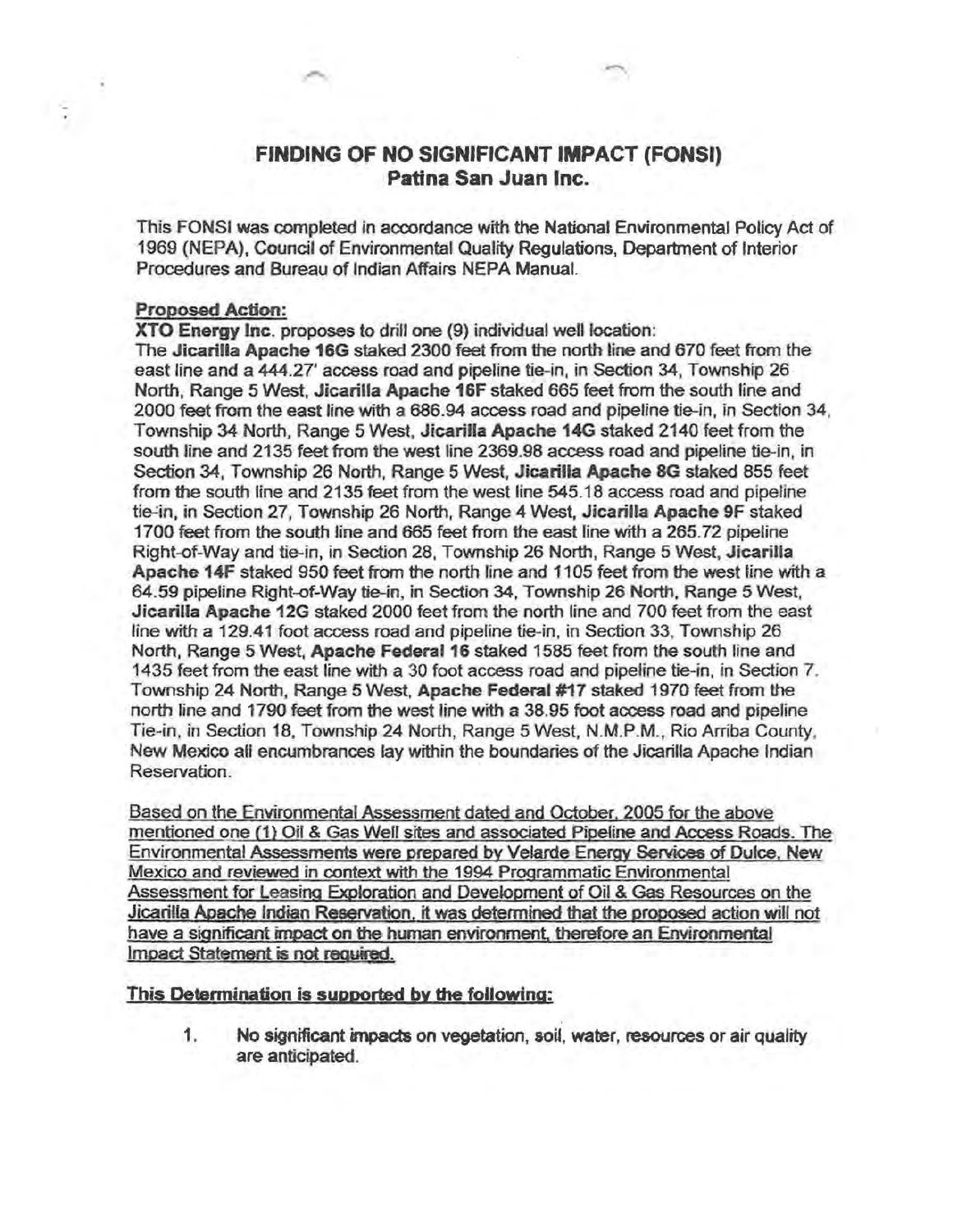- 2. No effects to water resources, wildlife and resource-patterns in the projects expected to occur.
- 3. No effects to Federal-listed threatened and endangered species are anticipated.
- 4. No effects to cultural/archaeological resources in the project area.
- 5. Positive impacts to socio-economic and environmental justice are anticipated.

For these reasons, the Bureau of Indian Affairs, Jicarilla Agency deciares a Finding of No Significant impact (FONSI) to human environment resulting from the proposed project. The Environmental Assessment for the project is on file at the Jicarilla Agency and will be made available for review upon request

You may appeal the decision to proceed with the Bureau of Indian Affairs approval of the lease between the Jicarilla Apache Nation and Velarde Energy Services by writing to the Jicarilla Agency, Branch of Real Property, P O Box 167, Dulce, New Mexico 87528. Your appeal must be received no later than thirty (30) days of date below.

Mun Virgil 12/05/05

l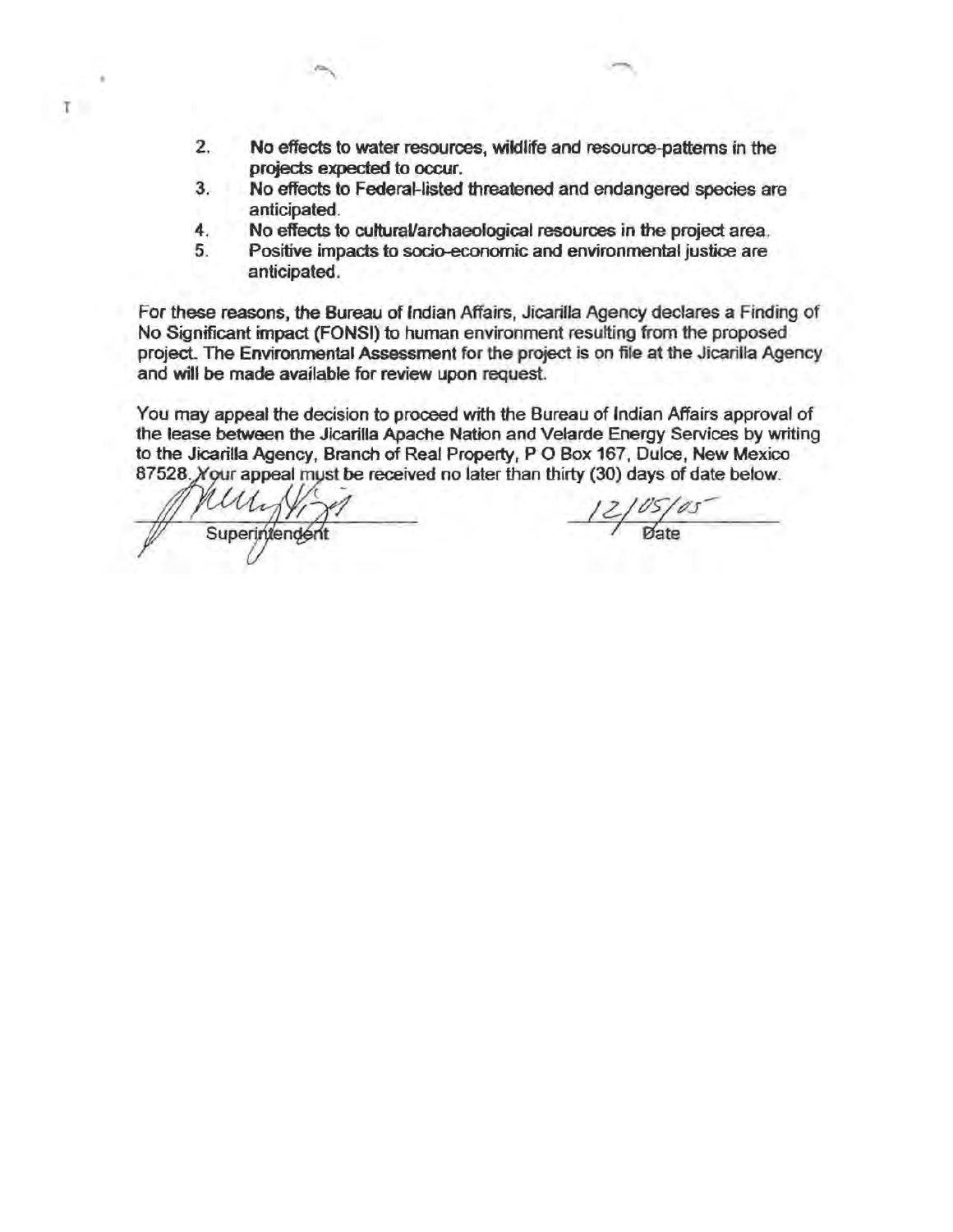XTO-Jicarilla Compressor Station - NSR Application Update - Nov. 2016 Attachment 7.C - Jicarilla Apache 16F - ESA/NHPA Supporting Documentation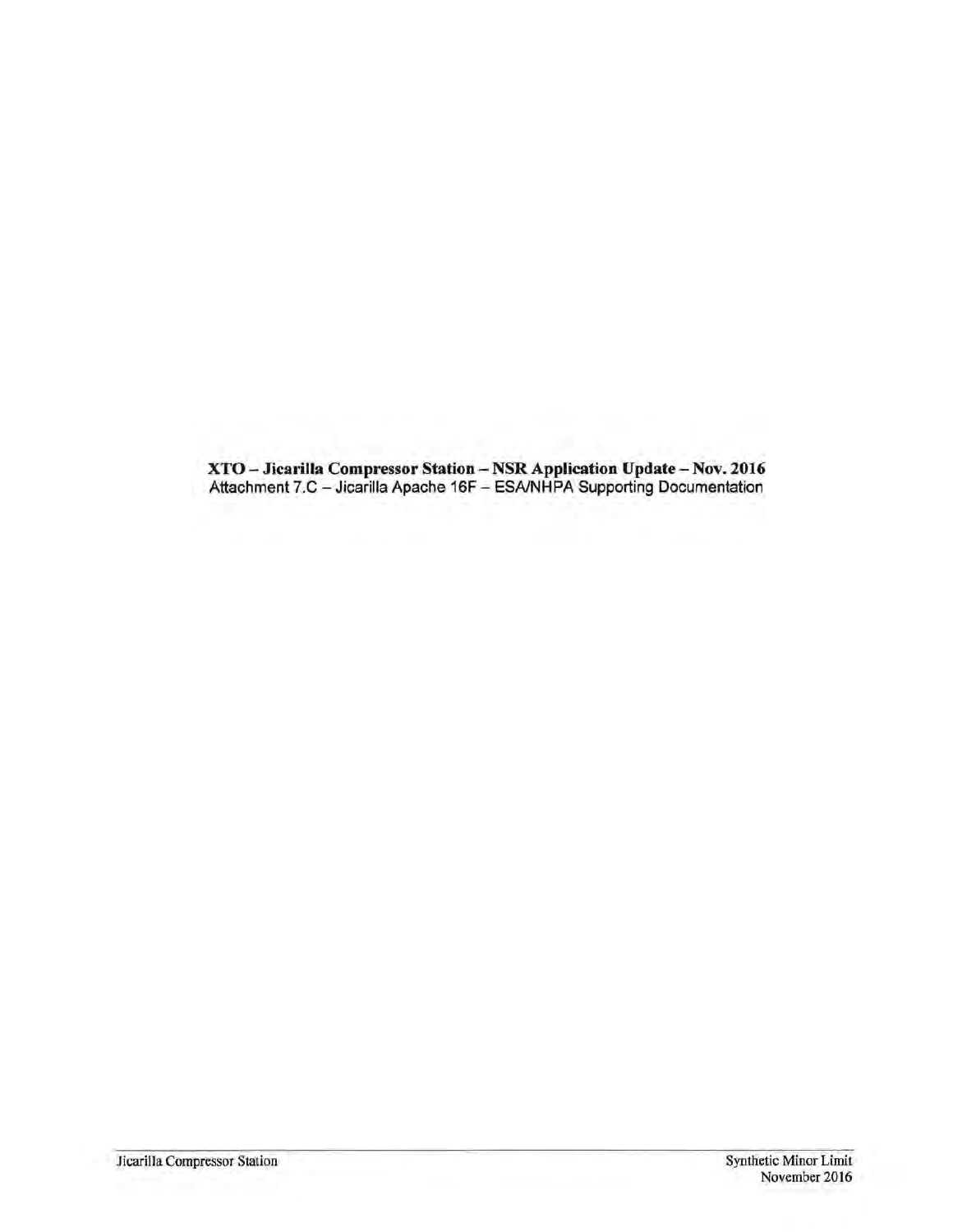

IN REPLY REFER TO: Branch of Real

# United States Department of the Interior

BUREAU OF INDIAN AFFAIRS Jicarilla Agency  $\frac{1}{2}$  6  $\frac{1}{2}$  6  $\frac{1}{2}$  5 Dulce, New Mexico  $8752805$  DEC 12.

DEC 0 5 2005

RECEIVED **OTO FARMINGTON LIA** 

Mr. Jim Lovato<br>Bureau of Land Management Farmington Field Office 1235 La Plata Highway Farmington, New Mexico 87401

Dear Mr. Lovato:

On June 09, 2005, nine (9) proposed well locations and their pipeline Right-of-Ways were On-Sited for XTO Energy. In correlation to the Jicarilla Apache Nation, Oil and Gas Administration letter of concurrence. This letter in conformity with the Bureau of Indian Affairs, Trust Responsibilities, to promote Self-Determination and accordance with the Code of Federal Regulations relevant to Oil and Gas is subject to 43 C.F.R. 3160 On-Shore Orders, 25 C.F.R. 169.25 Oil and Gas Pipeline Lines, 25 C.F.R. 211.7 Environmental Studies (Environmental Assessment) and 25 C.F.R. 211.55 Penalties of Non-Compliances shall and will strictly be adhere to by all Operators, Contractors and Sub-Contractors.

Therefore, this concurrence letter fully supports and ratifies the Jicarilla Apache Nation, Oil and Gas Administration letter of concurrence and stipulations, which is included. To approve aH attached proposed well locations and related access roads, pipeline right-ofways and calculated surface damage fees, location plats, and Regional Archeological Survey concurrence letter.

#### LOCATIONS ARE AS FOLLOWS:

|                | Well Name & No              | Section | Township    | Range |
|----------------|-----------------------------|---------|-------------|-------|
| 1.             | Jicarilla Apache #16G       | 34      | <b>T26N</b> | R5W   |
| $\overline{2}$ | Jicarilla Apache #16F       | 34      | <b>T26N</b> | R5W   |
| 3.             | Jicarilla Apache #14G       | 34      | <b>T26N</b> | R5W   |
| 4.             | <b>Jicarilla Apache #8G</b> | 27      | <b>T26N</b> | R5W   |
| 5.             | Jicarilla Apache #9F        | 28      | <b>T26N</b> | R5W   |
| 6.             | Jicarilla Apache #14F       | 34      | <b>T26N</b> | R5W   |
| 7.             | Jicarilla Apache #12G       | 33      | <b>T26N</b> | R5W   |
| 8.             | <b>Apache Federal #16</b>   | 07      | <b>T24N</b> | R5W   |
| 9              | Apache Federal #17          | 18      | <b>T24N</b> | R5W   |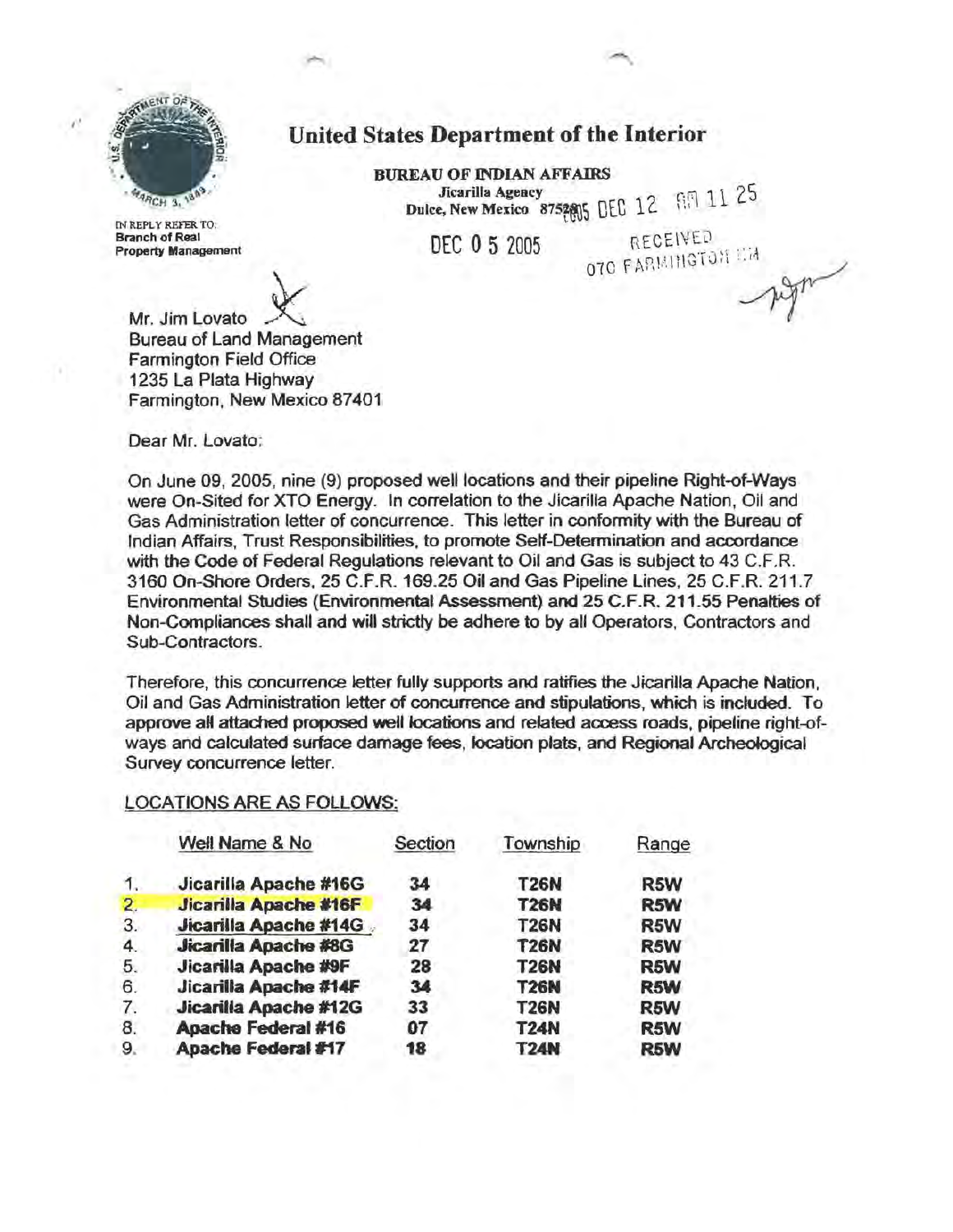Surfaces Damages include the Well Pad, Pipeline and Access Road:

The total acreage encumbered for well pads =  $21.42$  acres x  $$1,100.00 = $23,562.00$ 

The total acreage encumbered by the pipeline & access roads  $= 4.21$  acres x  $$1,100.00 = $4,631.00$ 

The Branch of Forestry has assessed the following amount for damages; Total Assessment: \$0.00

Total Assessment: \$28,193.00

 $\cdot$  .

Please make payment payable to the Jicarilla Apache Nation and remit payment to the Bureau of Indian Affairs, Jicariffa Agency, Branch of Real Property, P.O. Box 167, Dulce, New Mexico 87528.

In closing, our approval took into consideration, to address on-site participants, questions and concerns. Atso, our obligation to the Jicarilla Apache Nation to implement, promote and develop the Nations natural resources and yet adequately protect valuable trust land surfaces and sub-surfaces. In regards to the leasing and Development of natural resources within the Exteriors boundaries of the Jicarilla Apache Indian Reservation in accordance to the 25 CFR, National Environmental Policy Act (NEPA), and the 1994 Programmatic Environmental Assessment.

If you have any questions, contact Manuel Myore, Realty Officer, or George Loretto, Sr., Realty Specialist, at (505} 759-3976.

Sincerely, uperintendent

Attachment(s)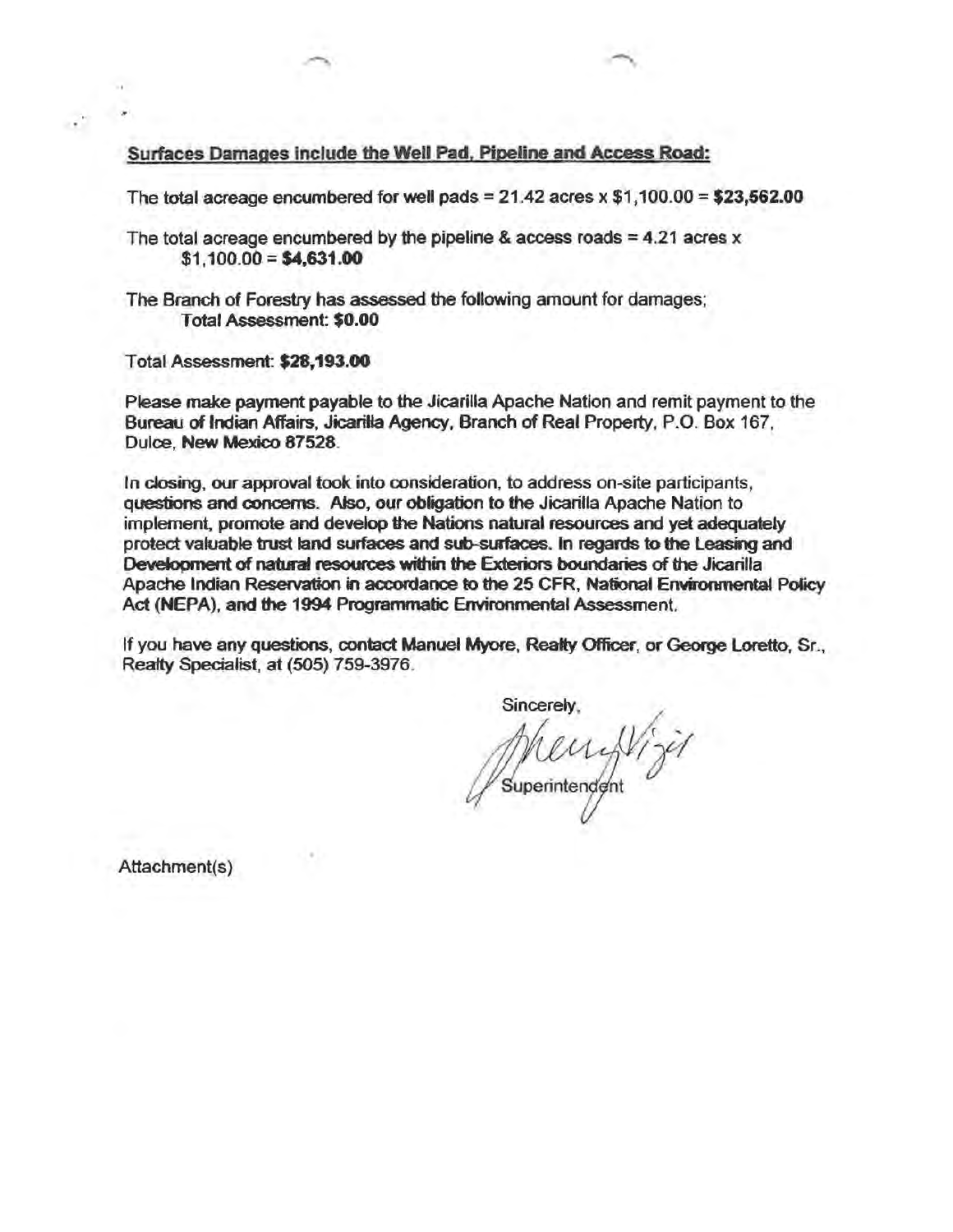## FINDING OF NO SIGNIFICANT IMPACT (FONSI) Patina San Juan Inc.

# ;t//(;{ :J-1*o* -or; -Z3S

This FONSI was completed in accordance with the National Environmental Policy Act of 1969 (NEPA). Council of Environmental Quality Regulations, Department of Interior Procedures and Bureau of Indian Affairs NEPA Manual.

#### Proposed Action:

×.

XTO Energy Inc. proposes to drill one (9) individual well location:

The Jicarilla Apache 16G staked 2300 feet from the north line and 670 feet from the east line and a 444.27' access road and pipeline tie-in, in Section 34, Township 26 North, Range 5 West, Jicarilla Apache 16F staked 665 feet from the south line and 2000 feet from the east line with a 686.94 access road and pipeline tie-in, in Section 34, Township 34 North, Range 5 West, Jicarilla Apache 14G staked 2140 feet from the south line and 2135 feet from the west line 2369.98 access road and pipeline tie-in, in Section 34, Township 26 North, Range 5 West, Jicarilla Apache 8G staked 855 feet from the south line and 2135 feet from the west line 545.18 access road and pipeline tie-in, in Section 27, Township 26 North, Range 4 West, Jicarilla Apache 9F staked 1700 feet from the south line and 665 feet from the east line with a 265.72 pipeline Right-of-Way and tie-in, in Section 28, Township 26 North, Range 5 West, Jicarilla Apache 14F staked 950 feet from the north line and 1105 feet from the west line with a 64.59 pipeline Right-of-Way tie-in, in Section 34, Township 26 North, Range 5 West, . Jicarilla Apache 12G staked 2000 feet from the north line and 700 feet from the east line with a 129.41 foot access road and pipeline tie-in, in Section 33, Township 26 North, Range 5 West, Apache Federal 16 staked 1585 feet from the south line and 1435 feet from the east line with a 30 foot access road and pipeline tie-in, in Section 7. Township 24 North, Range 5 West, Apache Federal #17 staked 1970 feet from the north line and 1790 feet from the west line with a 38.95 foot access road and pipeline Tie-in, in Section 18, Township 24 North, Range 5 West, N.M.P.M., Rio Arriba County, New Mexico all encumbrances lay within the boundaries of the Jicarilla Apache Indian Reservation.

Based on the Environmental Assessment dated and October. 2005 for the above mentioned one (1) Oil & Gas Well sites and associated Pipeline and Access Roads. The Environmental Assessments were prepared by Velarde Energy Services of Dulce. New Mexico and reviewed in context with the 1994 Programmatic Environmental Assessment for Leasing Exploration and Development of Oil & Gas Resources on the Jicarilla Apache Indian Reservation. it was determined that the proposed action will not have a significant impact on the human environment. therefore an Environmental Impact Statement is not required.

This Determination is supported by the following:

1. No significant impacts on vegetation, soil, water, resources or air quality are anticipated.